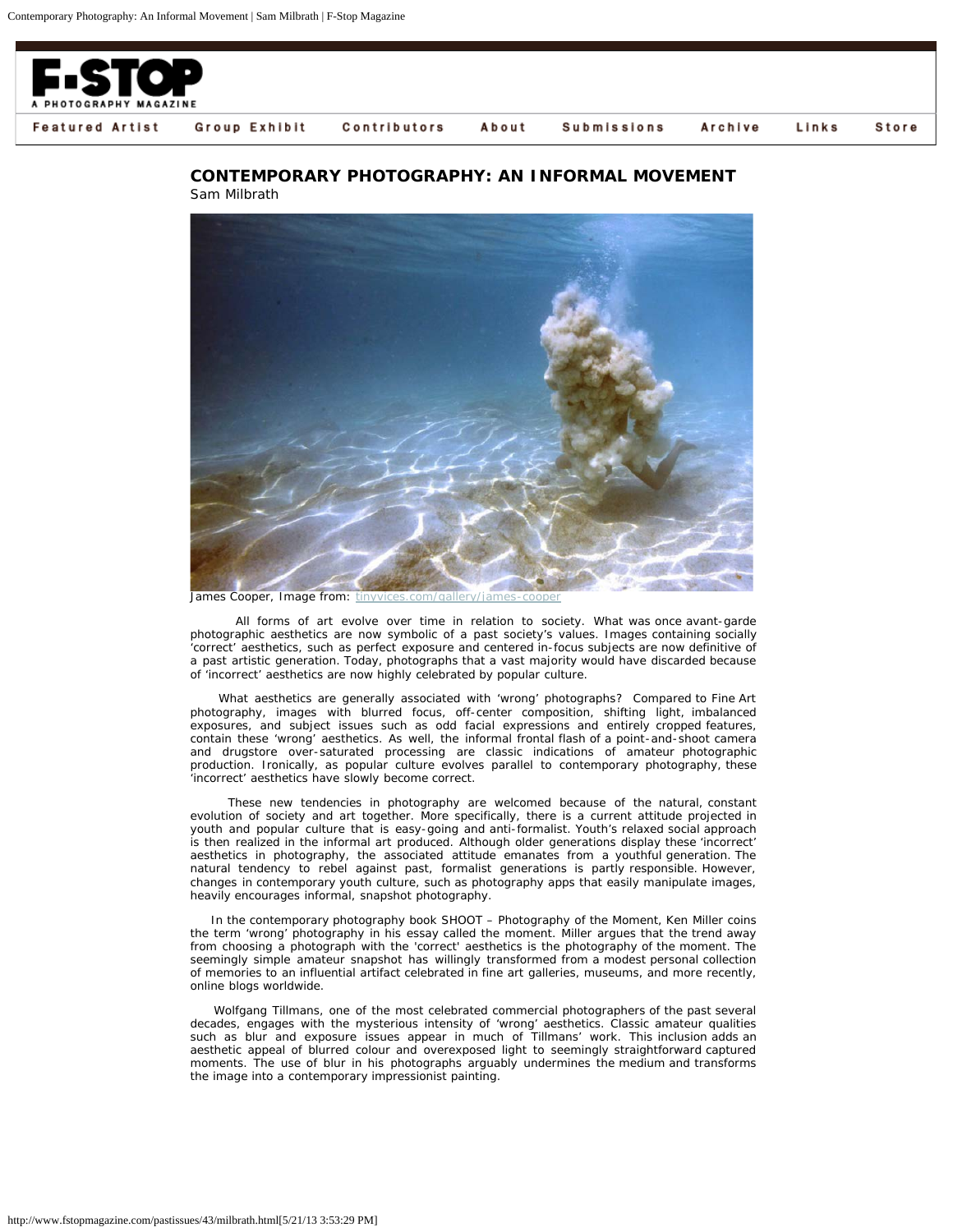

Wolfgang Tillmans, Alex & Lutz Back, Image from Christies

 Similarly, contemporary photographer Linus Bill deliberately shoots and exhibits images that reinforce his informal, raw approach. "Errors are very welcome, and I constantly help them to appear in my work," Bill stated in an interview for SHOOT – Photography of the Moment. Bill's quick and unassuming snapshots of family and friends portray the true nature of each subject. By incorporating 'incorrect' aesthetics, such as masking the subject's face or cropping body parts out of the field-of-view, the image becomes more realistic and accessible. Bill's candid approach allows his viewers to be a part of each photograph and, by extension, allows a temporary view into that intimate, personal moment.

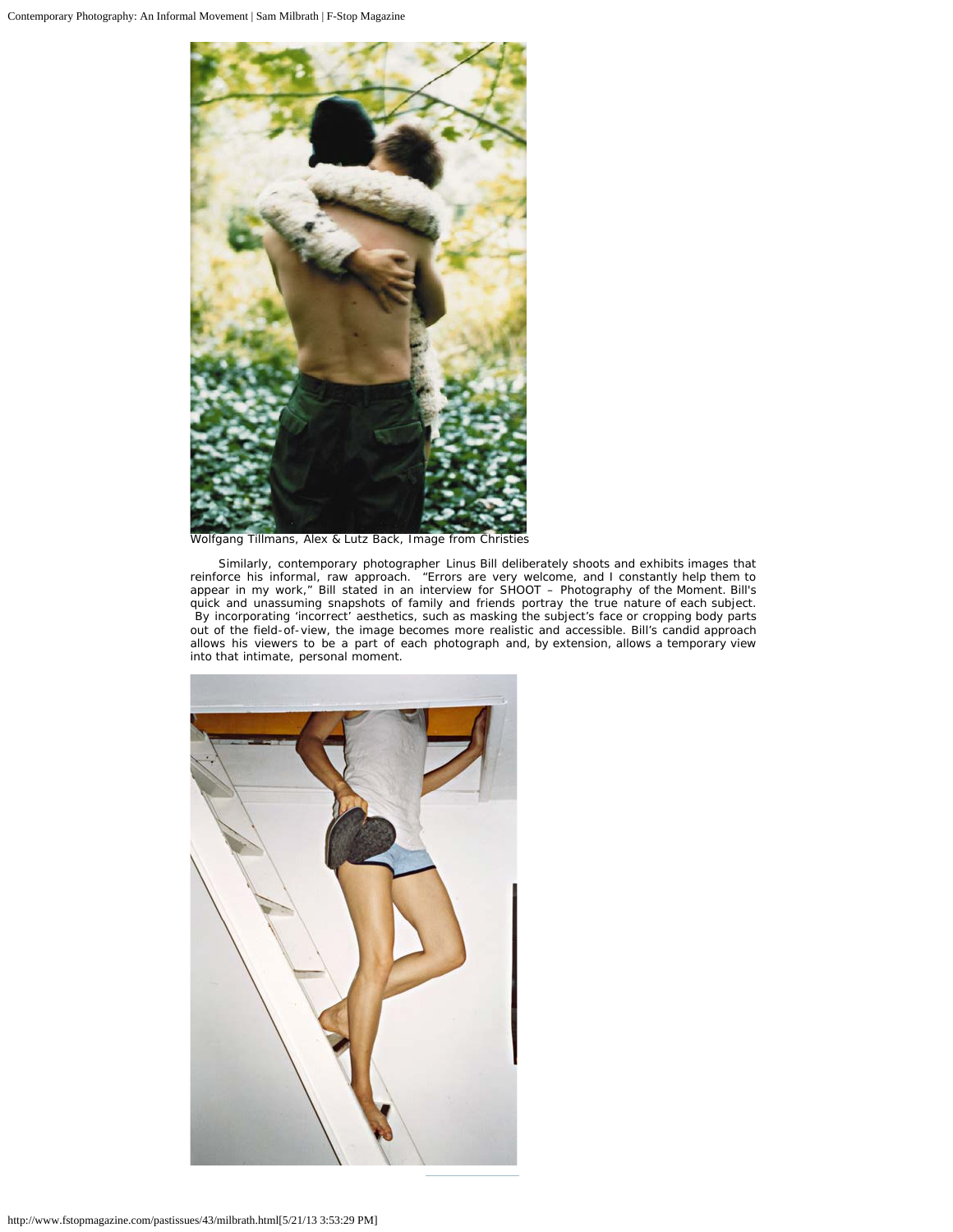## Linus Bill, Ohne Titel, 2005, Image from [soiree-shot.com](http://soiree-shot.com/)

 Examples of contemporary photographers that explore the idea of 'wrongness' in practice are endless. Often, the use of informal aesthetics makes the art more accessible on an intimate level. This allows more viewers to connect with the artwork and makes the piece more memorable. For instance, Swedish photographer Agnes Thor softens each personal moment captured with muted tones and blurred surroundings.



Agnes Thor, Untitled, Image from Artist website: [www.agneskarin.se](http://www.agneskarin.se/)

 While in contrast, Michael Schmelling shoots a pair of disembodied, blurred legs perched on a dashboard with a harsh frontal flash and over-saturated development. Both approaches make the viewer feel involved in the moment.



Michael Schmelling, Toes & Map, Image from Artist website: [www.michaelschmelling.com](http://www.michaelschmelling.com/)

 In conclusion, this new generation of photographers is endless because of the growing demand for socially accessible art. And although examples of informal photographers are not generation specific, much of this approachability emanates from popular youth culture. It is the youthful, easy-going and anti-formalist attitude in popular culture that is projected into informal art expression. Its 'incorrect' aesthetics, similar to family snapshots, lend a familiarity that connects the viewer with the intimate moment captured. The approachability of 'incorrect' photography in turn helps to disintegrate past borders placed between fine art photographers and popular culture.